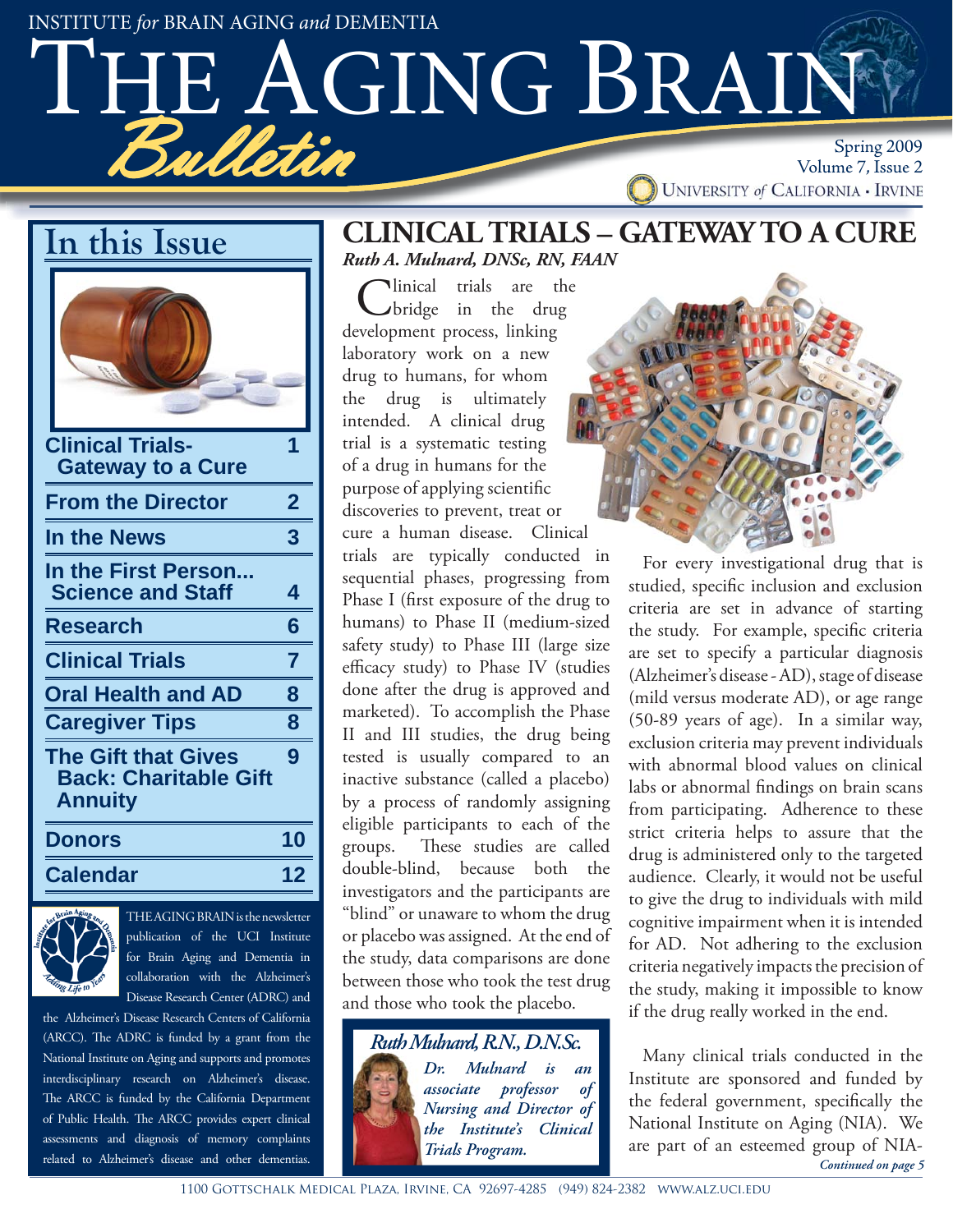# **From the Director...** *Frank LaFerla, Ph.D.*



The cover story for<br>this edition of the newsletter is focused on clinical trials for Alzheimer's disease. It's through efforts such as conducting clinical trials that the Institute for Brain Aging and Dementia investigators are able to

"translate" scientific discoveries to the general population.

Translational science is one of the latest buzz words, but it simply means converting scientific discoveries into practical applications, with the goal of improving human health. In other words, it's about applying scientific discoveries made at the lab "bench" and progressing them to the clinical level to the patient's "bedside." The Institute is unique, being one of the few translational research units at the UCI campus. We really cherish and value the opportunity to serve the local community in this capacity.

# *Translational science simply means converting scientific discoveries into practical applications to improve human health...*

Clinical trials are vital to the scientific process as they allow for the careful evaluation of new drugs or treatments under controlled conditions. What does that mean? Well, in simple terms, it means that the health status of the patients receiving the experimental drug are compared to those patients who receive a placebo (an inactive substance). The highest scientific standards are imposed to ensure that the resulting data are of high quality. There's an old saying, "garbage in, garbage out." Hence, every effort is made by all of the investigators to guarantee that the trial is appropriately designed, conducted and analyzed to allow safety and efficacy data to be collected.

Dr. Ruth Mulnard, a long time member of the Institute, has been running clinical trials on Alzheimer's disease for over 18 years. She is internationally recognized for her expertise in carrying out clinical trials and for maintaining the highest standards. Because of her efforts, the Institute is nationally ranked very highly in conducting clinical

trials, and this is a fact of which we are particularly proud! Given the importance of clinical trials for helping to find a treatment for Alzheimer's disease, we thought it was an important topic to carefully explain to our readers. As she describes, researchers carefully decide which subjects to include or exclude in a clinical trial. For example, inclusion or exclusion criteria may include a certain minimum or maximum age, or excluding someone because of another medical condition such as high blood pressure.

# *...to do everything we can to fight the devastation that Alzheimer's disease brings...*

As a not-for-profit organization, the Institute doesn't profit financially from the trials we perform, but we do profit scientifically from them. Whether a clinical trial achieves the desired outcome or not, we often learn about the utility of a compound. Sometimes it leads to disappointment, sometimes to confusion, requiring further experiments, but we will continue to conduct them until we hit the jackpot and find an effective treatment.

By conducting these clinical trials, the Institute offers hope to our community of affected patients, representing our commitment as researchers and clinicians to do everything we can to fight the devastation that Alzheimer's disease brings to the patients, their families and caregivers. We are particularly proud when basic research conducted at the Institute is translational and results in a clinical trial. For instance, recent work done in my lab with Dr. Kim Green on nicotinamide in our mouse model of Alzheimer's disease has led to a human clinical trial that is actively seeking participants, and is being directed by Dr. Steven Schreiber of the UCI Department of Neurology. This is translational science at its best, and showcases the depth and breadth of research at the Institute and stemmed from collaborating with other institute faculty including

Drs. Leslie Thompson and Joan Steffan. For a listing of current clinical trials at the Institute, please see pages 6 and 7.

Iranh

Frank LaFerla, Ph.D. Chancellor's Professor and Director

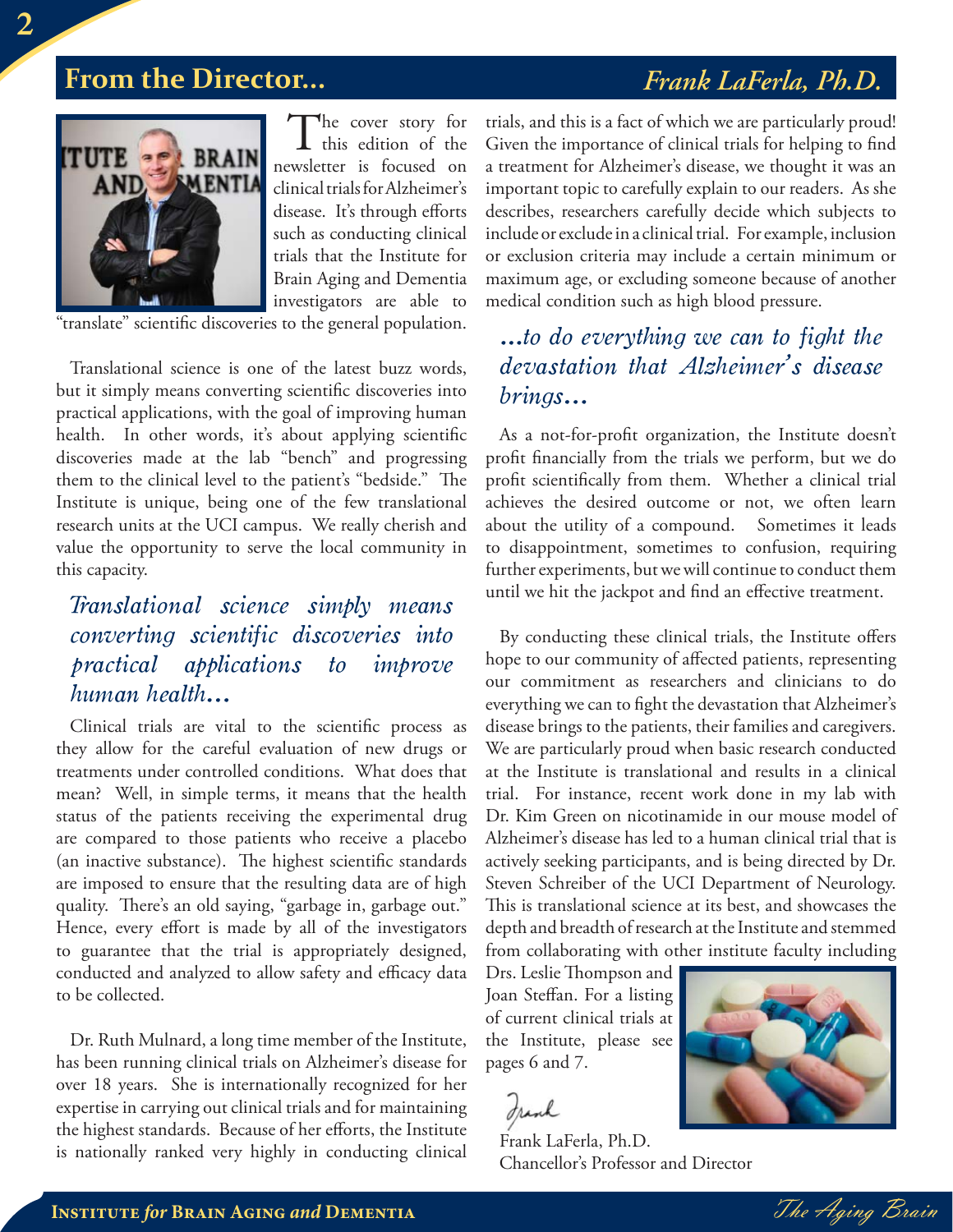

# **IN THE NEWS**

*New discoveries, achievements, and updates from the Institute for Brain Aging and Dementia*

**FACULTS Glabe, a member of the Institute and professor of Molecular Biology and Biochemistry, was** elected as Fellow of the American Association for the Advancement of Science. Fellows are recognized for meritorious efforts to advance science or its application, and election is an honor bestowed upon members by their peers. Dr. Glabe's research is focused on understanding how the Alzheimer's disease plaque protein ß-amyloid folds into abnormal, toxic conformations.





**THE TISSUE REPOSITORS IS NOTE THE TISSUE REPOSITORY**<br>
Wayne Poon, a researcher in the Institute, was recently appointed as director of the Tissue Repository, which distributes tissue to investigators throughout the world. Wayne received his Ph.D. in 2001 from UCLA in Biochemistry and Molecular Biology. He joined the Institute in 2002 as a postdoctoral fellow and has recently been appointed as a project scientist. His research is focused on elucidating the molecular mechanisms of amyloid toxicity. Best of luck to Wayne on his new position.

**ILES 18 M. Thompson, Institute member and professor of Psychiatry and Human Behavior and** Neurobiology and Behavior was appointed to the scientific review committee of the Huntington Study Group for a four year term. Huntington's disease is a genetic disorder leading to psychiatric, cognitive and motor problems, striking individuals in the prime of life and for which no treatment exists that changes the disease course. The HSG is a non-profit group of clinical investigators from medical centers Leslie Thompson, Ph.D. in the US, Canada, Europe and Australia, dedicated to clinical research and clinical trials of Huntington's disease.





**PRESENTMENT CONTORAGE IN THE CONTROLLER PRESENTATION IN THE PRESENTATION IN THE PRESENTATION IS MUCH A PRESENT<br>
Maya Koike has been awarded a prestigious pre-doctoral fellowship from the National Institutes of** Health. The fellowship program provides financial support for promising doctoral candidates who are performing dissertation research and training in scientific health-related fields. Maya is a 3rd year Ph.D. student in the laboratory of Professor LaFerla. She also recently won a national Achievement Rewards for College Scientists (ARCS) Foundation award. Maya's research is focused on understanding the impact that stroke has on the development of Alzheimer's disease. Way to go Maya!

**RECIPIED 2012 2012 1999 11:00 CONTENT CONTROLLERS IN THE THEORY OF THE THEORY OF THE THEORY OF THEORY OF THEORY OF THEORY OF THEORY OF THEORY OF THEORY OF THEORY OF THEORY OF THEORY OF THEORY OF THEORY OF THEORY OF THEORY** recognizes outstanding young investigators of the Institute who have made a significant contribution to neurobiology. Nicole received her Ph.D. in 2000 and was the lead author on a study published in the Proceedings of the National Academy of Sciences that that describes changes in gene expression patterns in the brains of males and females.





**FELLOWSHIP ARTICIOLARE CONSUMISED AREA CONSUMISED AREA CONSUMISED AREA CARRIE Brumback Peltz, a postdoctoral scholar working with Dr. Claudia Kawas was recently awarded** a three-year fellowship grant from the Larry L. Hillblom Foundation. The funded project will examine multiple aspects of mild cognitive impairment (a possible intermediate stage between normal cognition and dementia) using data collected in The 90+ Study. Dr. Kawas initiated the The 90+ Study at the University of California, Irvine in 2003.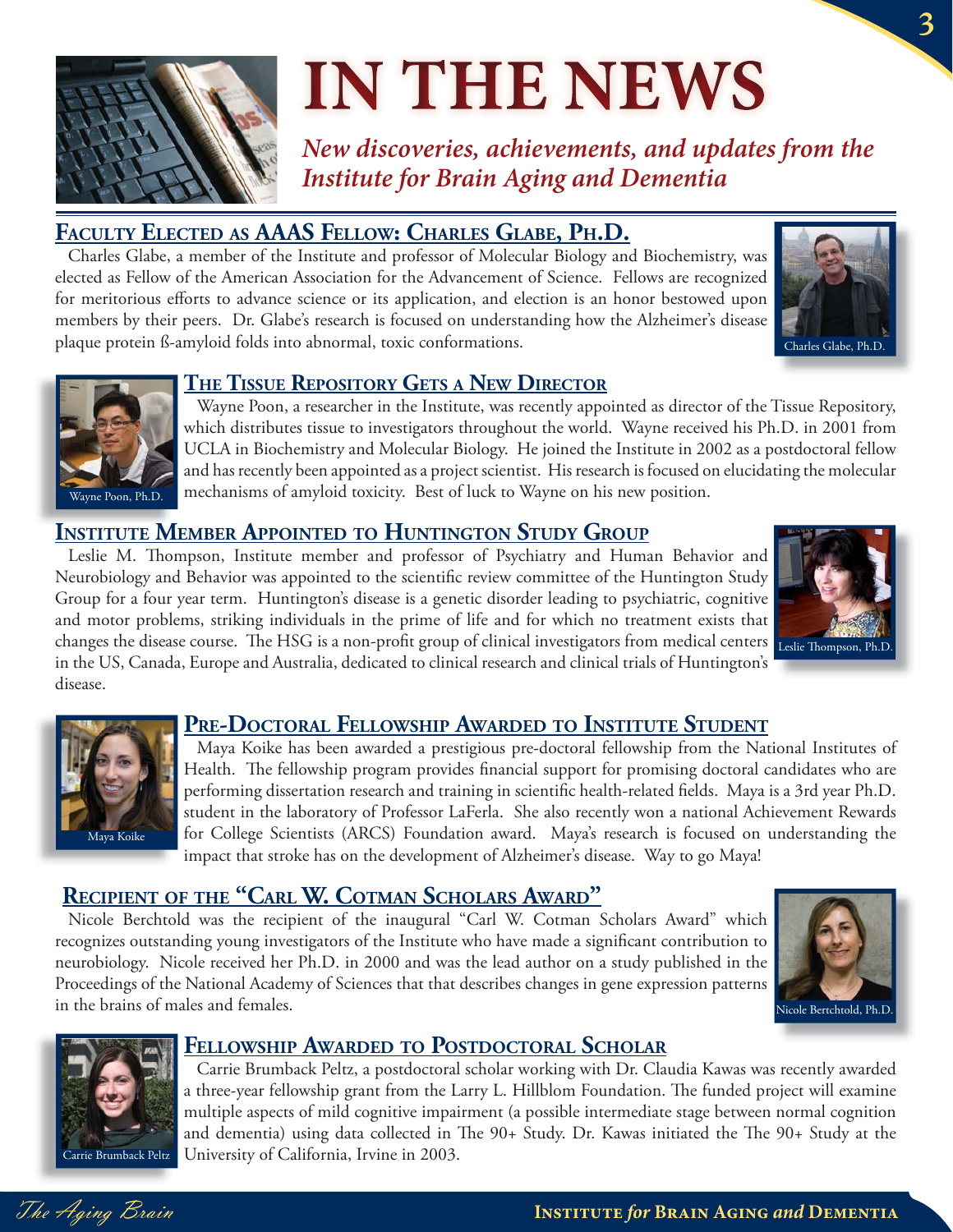# **Meet the Researcher Behind the Science**

# **CHARLES GLABE, PH.D**



Dr. Charles Glabe, a native Californian, received his Ph.D. from the UC Davis in 1977 and completed his postdoctoral training at Johns Hopkins University School of Medicine and UCSF. He joined the faculty of UC Irvine in 1985, and is now a full professor of

Molecular Biology and Biochemistry.

Dr. Glabe studies the protein called Aß or ß-amyloid that accumulates in amyloid plaques in the brains of Alzheimer's patients. Aß is very sinister and exists in different states, but only some states are toxic and able to kill neurons. His lab developed monoclonal antibodies that recognize distinct types of amyloid oligomers. Antibodies are specific for binding tightly to unique shapes, by a lock and key type of mechanism. His work is defining how many different types of amyloid oligomers exist and which ones are important in causing disease. His studies indicate there are several distinct types or "strains" of amyloid oligomers, raising the question of which of these oligomers is the primary toxic species in Alzheimer's disease and which ones we should target for therapeutic development. Monoclonal antibodies can provide answers to these questions and represent potential therapeutic agents. These antibodies can distinguish between different types of amyloid oligomers and amyloid fibrils, just like keys can distinguish between different locks. Monoclonal antibodies can block the formation of oligomers, which can be used to prevent cell death, to develop a vaccine against Alzheimer's disease and as diagnostic agents to screen for drugs that prevent oligomer formation. His antibodies have been distributed to over 100 investigators in over 20 countries. His antibodies and vaccines have been licensed by UCI to Kinexis, Inc. for their development as human therapeutic and diagnostic agents.

Dr. Glabe serves on several national and international advisory boards, including the NIH, the German Science Foundation, the American Health Assistance Foundation, and the Larry L. Hillblom Foundation.

# **Meet the Community Health Program Manager**

## **SHIRLEY SIRIVONG**

It is difficult to imagine how your life can be transformed when given the opportunity to work directly with seniors and families affected by Alzheimer's disease. Was it a calling or pure coincidence? My life has been changed, and I owe much of it to my experiences



at the Institute for Brain Aging and Dementia.

Hired on as a part-time student assistant at the UCI Alzheimer's Assessment Clinic in 1994, I became very integrated with the staff and operations of the program. When hired full-time in 1999 as the patient care coordinator in the front office, I thoroughly appreciated the opportunity to provide support to the patients and families affected by the devastation brought on by neurodegenerative diseases. With each family I helped, I began to realize how much Alzheimer's disease impacted the aging population and the strain that families experience in caregiving.

Several years later when given the opportunity to play a role as the clinic manager and education coordinator, I eagerly jumped at the chance to assist even more families by organizing and coordinating education and outreach programs. I have met thousands of patients and families in all stages of the disease, all seeking help and answers. I enjoy working with some of the most compassionate professionals in this field, who provide support for senior needs in Orange County. I find myself "grateful" everyday to work in one of the most important areas of research.

We are faced with an Alzheimer's epidemic that not only aff ects the individuals diagnosed, but also creates difficult choices for families. Join me in our efforts to raise awareness, and extend a hand to those entrenched in the disease, caregivers, and all of us who will be here to support their needs through the advancement of research.

I hope to see many of you at our future and upcoming educational programs, and invite you to learn more about the work that we do at the Institute.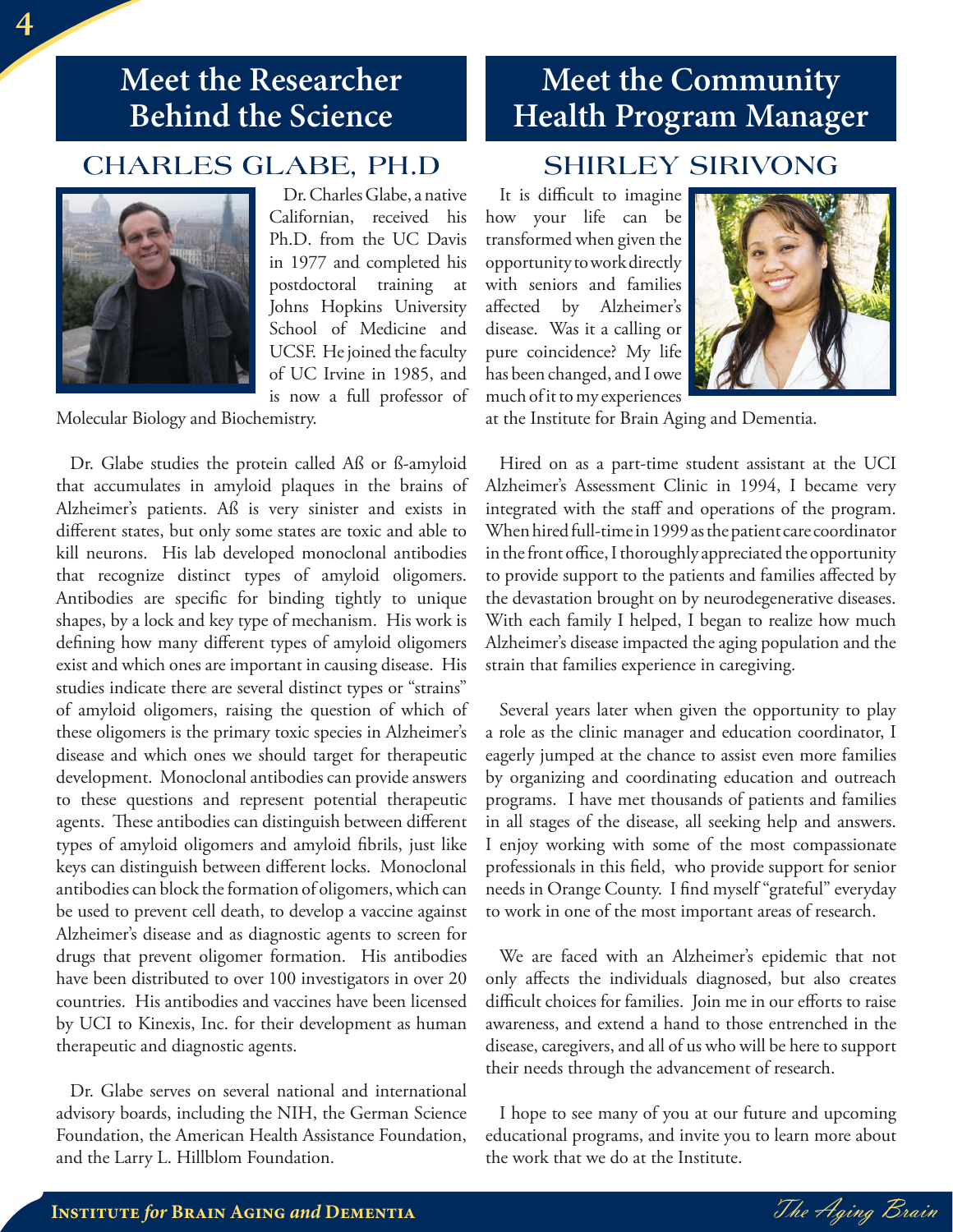### *Continued from page 1 - Clinical Trials*

supported research centers, called the Alzheimer's Disease Cooperative Study, working together to carry out trials across many institutions to draw conclusions about the drug much faster than if we worked in isolation. Other studies that we offer may be funded by private foundations or by private pharmaceutical companies.

Once an individual expresses interest in participating in a clinical trial, the first step is to review their medical records. This review focuses particularly on the individual's diagnosis, medical history and ongoing health concerns, and current medications to determine initial eligibility. Once determined, the individual is invited (with an informant) for a screening appointment that includes achieving informed consent, a physical and neurological examination, gathering of information on medical history, current health problems, current medications, and a blood draw to check on general health status. A baseline brain scan may also be required. Once these results are compiled, completely eligible individuals proceed to the baseline visit, which is the time when the study drug is usually started. Also during this baseline visit, other kinds of information may be collected via interview or paper



and pencil testing procedures. Subsequent visits are timed at set intervals to allow adequate monitoring and protection of participants for the remainder of the study. Participants are always

asked to report any changes they experience or side effects that might occur, as these could possibly be related to the study drug. Often at the conclusion of a double-blind study that involves a placebo group, the sponsor may offer an "open label" extension (which allows all participants to receive the active study medication for a period of time), but this is never a guarantee.

One special requirement that should be anticipated in clinical trials related to AD is the necessity for an "informant." The role of the informant is to attend all clinic visits to provide a reliable source of information about the individual's condition and how it changes during the course of the study, as well as to assist with medication administration.

If you are interested in being considered for a clinical

trial opportunity, our recruitment team member may be

reached at (949) 824-5733. You can also check our website at http://www.alz.uci. edu/studies/studiesseeking. html. Our clinical trial team includes: Drs. Arnold Starr and Gaby Thai (neurologists), Catherine McAdams-Ortiz (an adult and geriatric nurse practitioner who is the study coordinator), and Beatriz



**5**

Yanez (recruitment coordinator and psychometrist).



When a loved one with dementia passes away, families are overwhelmed with details. The ceremonial rituals surrounding a funeral, a memorial service or a celebration of life are

uncomfortable for many of us at an already emotional time.

We are saying the "second good-bye" to someone important in our lives who may have slowly faded away from us over many, many years. We have strong feelings about the dementia that took our loved one.

There is a simple option available to help the immediate family memorialize their loved one that will also give friends and other family an opportunity to make a difference in the fight against Alzheimer's disease and other dementias.

Many families have a plan in place to ask others who would like to do so, to donate to research the causes and potential cure for Alzheimer's disease. A donation in lieu of flowers in memory of your relative can be a welcome choice for those who want to do something in a positive way.

Simply inform people when you share information about the ceremony that they may send a tax-deductible donation made out to the UCI Foundation, in memory of your loved one. Ask them to specify *"Alzheimer's disease research"* on the memo line of their check and mail it to UCI Institute for Brain Aging and Dementia, 1113 Gillespie Neuroscience Research Facility, Irvine, CA 92697-4540. We will thank them for their donation and we will inform you that a gift has been made in memory of your relative. If you would like envelopes with such information included, we will be happy to send a quantity of them to you if you call us in enough time. This simple action can make a huge difference in the fight against Alzheimer's disease.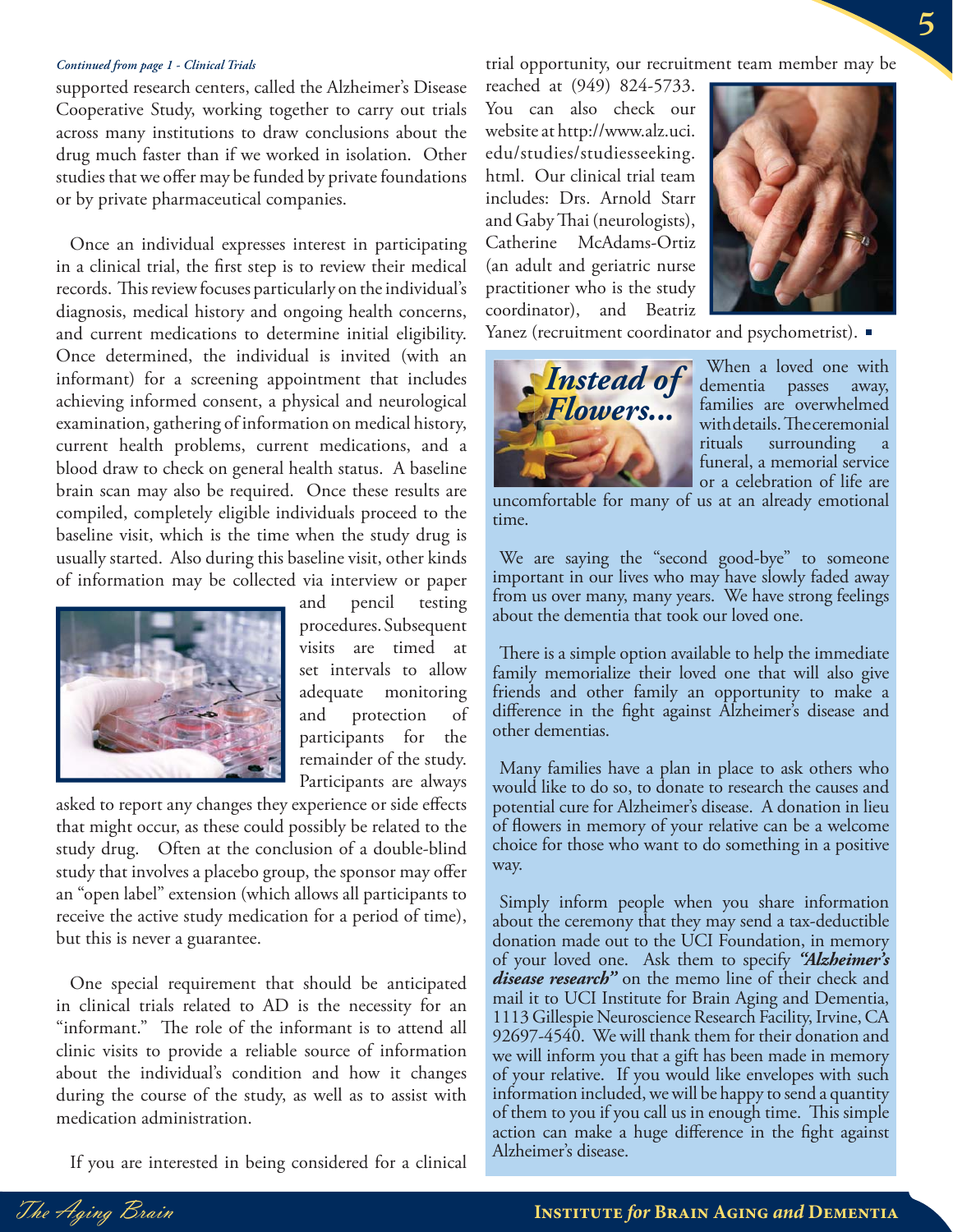# **RESEARCH** *Help Us Find the Answers...*

Research studies can be meaningful and valuable in the understanding of diseases from prevention to treatment. For more information, please call the study coordinators listed.

### **Cognitive Neuroscience of Aging Research: EEG and fMRI Studies**

Volunteers are needed for studies that investigate brain activity and memory. In this project, you will have your brain activity monitored either through the recording of electrical activity (EEG) or through an imaging method called functional magnetic resonance imaging (fMRI) while performing simple tasks. Studies involve either one or two visits to the laboratory, each taking between 1- 2½ hours. You will be reimbursed for travel expenses and receive compensation for your participation.

In order to take part you must be:

- Be between 63-77 years of age
- Be right-handed
- Be a fluent English speaker
- Be in good general health

If you would like to take part, or receive further information about the study, please phone or email us at Phone: 949-824-8861 or eMail: fnim@uci.edu

### **fMRI Study Measuring Brain Structure and Memory Performance in Normal Older Adults and MCI**

In our lab, we are studying the relationship between changes in brain structures as they relate to memory performance. One way that we can look at changes in these brain structures is to observe changes in memory that occur in normal aging as well as those changes associated with disorders of aging, such as mild cognitive impairment and Alzheimer's disease. We use fMRI (functional magnetic resonance imaging) to observe changes in activity in the brain while individuals perform memory tasks. By comparing the changes in activity to memory performance, we can observe which areas of the brain are involved in different kinds of memory operations.

- Who: Successful aging program participants Mild cognitive impairment diagnosis Questionable cognitive impairment
- Time: 2 visits, each 1-2 hours each
- Risk: Minimal, but we will conduct a thorough screening for MRI compatibility

Compensation for the first session is \$15 per hour. Compensation for the second session is \$25 per hour. Both sessions are located on the UCI main campus. If you are interested in participating or have any questions, please call the Stark Lab at (949) 824-4230 and ask for Shauna Stark.

# **Orange County Aging Project**

Are you a healthy adult over the age of 75? Volunteers are needed for a study on gene patterns and thinking in older adults. In this project, you will have your thinking and memory tested and some of your blood will be drawn.

Studies will involve 3-5 visits over a period of several years, with each taking between 1 and 2 hours. You will be given a free breakfast each visit.

In order to take part you must be:

- over 75 years of age
- a fluent English speaker
- in good general health
- currently living in the Irvine/Orange County area
- not currently taking medication for your memory

If you would like to participate, or receive further information about the study, please phone or email Dr. Dan Berlau at: 949-824-9124 or aging@uci.edu

### **Research Study: Evaluating Emotional Memory**

Researchers at UC Irvine are trying to better understand how memory works in older adults with dementia. The study will focus on emotional memories and why some individuals can recall events better than others.

Study qualifications:

- are age 55+
- are English-speaking
- community-dwelling
- have a confirmed diagnosis of Alzheimer's disease or related dementia
- have an informant willing to participate in the study

What is involved: The study will take place one time in your home for about 1.5 hours. The research consists of answering questions and completing memory activities. Those who participate will be compensated with \$30. For more information or to sign up call: Maureen Barnett at (714) 456-8697.

### **Physiology and Cognition Research**

We are recruiting for a study that would involve two sessions, each lasting 1.5-2 hours. In the first session you will be asked to give a small saliva sample and to participate in a fitness test on a stationary bicycle that will last approximately 12-14 minutes. During the second session you will be asked to view a short slide show of pictures and to rate each one according to how emotionally arousing you found it. You will also be asked to give several small saliva samples throughout the experiment.

**Who:** Normal individuals between the ages of 50 and 85 years old Patients with Mild Cognitive Impairment (MCI)

Patients with Cognitive Impairment, No Dementia (CIND)

**Where:** The General Clinical Research Center (GCRC) at the UC Irvine Medical Center in Orange

**When:** Afternoon (between the hours of noon-6pm)

**Time:** Two visits, each 1.5-2 hours long

For more information or to sign up call: Sabrina Segal at (805) 338-9246.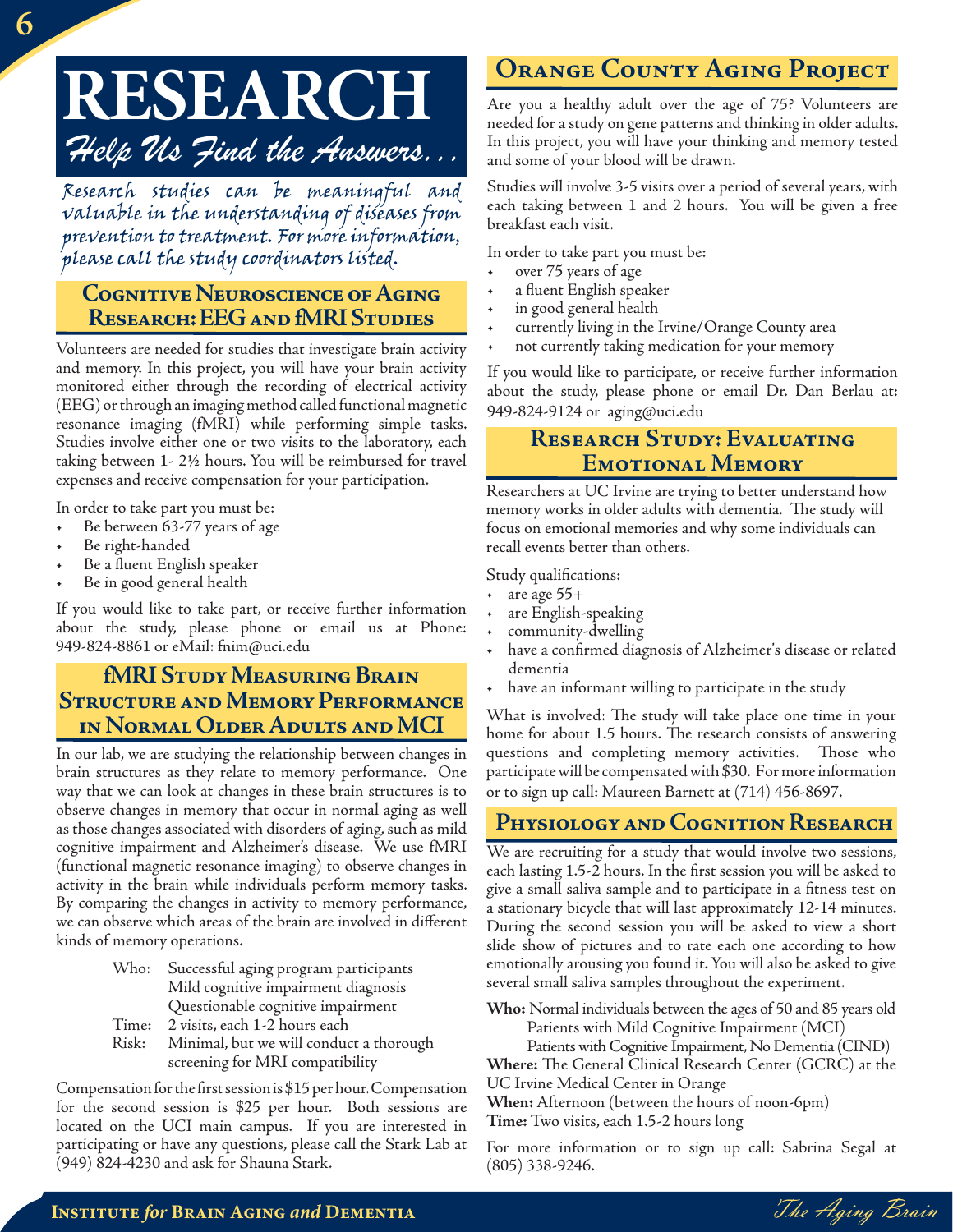# **CLINICAL TRIALS**

# **STUDIES SEEKING PARTICIPANTS**

FOR MORE INFORMATION, PLEASE CONTACT US AT (949) 824-5733 OR VISIT OUR WEBSITE AT: **www.alz.uci.edu/studies/clinicaltrials.html**

### **GAMMAGARD LIQUID (GLAD)** *Clinical Trial*

Gammagard liquid is a type of human immunoglobulin solution that is delivered through an intravenous infusion route to provide a passive immunization response that may assist with reduction in amyloid plaque formation in the brain. This study is a randomized, placebo-controlled 18-month treatment study with intravenous infusion of medication every two weeks. Once enrolled, the first three infusions are done on the UC Irvine campus. Other infusion visits can be done at home by an infusion nurse.

### The GLAD study is seeking volunteers who:

- Have a diagnosis of probable AD

- Are 50 to 89 years of age

- Have a study partner – friend or relative who can accompany the participant to all clinic visits, answer questions, and remain with him/her for 3 hours after each infusion - Are willing to take either study drug or placebo

**RAGE Inhibitor (RI)** *Clinical Trial* A randomized, placebo-controlled, 21-month study with 18 months of study medication.

**RAGE** is known to be involved in amyloid plaque formation, and studies have suggested that it is intimately involved in the pathogenesis of AD.

This study is recruiting participants who:

-Have a diagnosis of probable AD

-Are 50 years of age or older

-Have a study partner – friend or relative who can accompany the participant to all clinic visits and answer questions about him/her

-There are 11 total visits to the UC Irvine campus. Visits are every 2-6 weeks

**Nicotinamide (NA)**<br> *A* double-blind, placebo-controlled 7-month study to find out more about Nicotinamide and its effects on Alzheimer's disease progression.

**Nicotinamide (NA)** is a class of drugs known as a HDAC inhibitor, a dietary supplement that is being studied to determine whether chronic use is safe and effective in improving brain function in subjects with mild to moderate Alzheimer's disease (AD).

This study is recruiting participants who:

-Have a diagnosis of probable AD

-Are 50 years of age or older

-Have a study partner – friend or relative who can accompany the participant to all clinic visits and answer questions about him/her

-There are 7 total visits to the UC Irvine campus. Visits are every 2-6 weeks

# Help Make A **Difference**

# **How to Contribute**



1.)Checks should be made payable to UCI FOUNDATION and in the Memo section, please write: I.B.A.D.

2.) If the donation is being made in memory/honor of someone, please include a note with information as to where the acknowledgements should be sent.

3.) Please mail all donations to: *UCI Institute for Brain Aging and Dementia Attn: Linda Scheck 1113 Gillespie Neuroscience Research Facility Irvine, CA 92697-4540*

There are many ways to support the clinical and basic science research activities at the UCI Institute for Brain Aging and Dementia. If you would like to receive more information on giving, please contact Linda Scheck at (949) 824-3251 or log on to:

*www.alz.uci.edu/donate.html*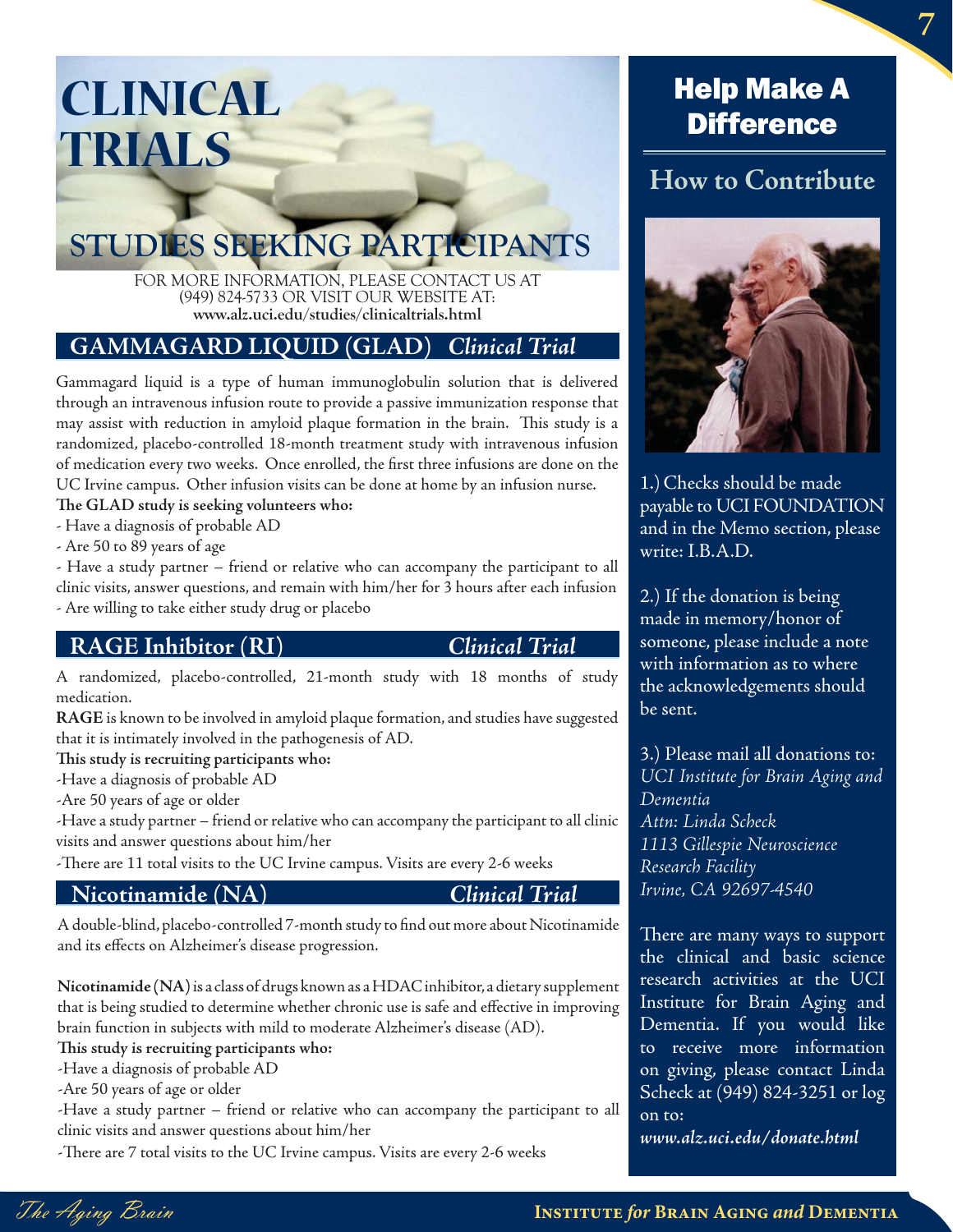

# **By: William R. Chase, D.D.S.** *Oral Health and Alzheimer's Disease*

Maintaining basic oral health  $\blacktriangle$  for the Alzheimer's patient is difficult at best. As most adults age, the incidence of tooth decay increases. One reason for this is the

natural shrinkage of the salivary glands due to aging. This shrinkage results in a diminished production of saliva,

which serves to rinse the teeth of accumulating food particles. This problem, compounded by the inability to brush properly, may create extensive gum disease and tooth decay for this growing segment of our population.

Most of this new tooth decay occurs at the gum-line. Affected teeth could crack off at the gum-line with just minimal

chewing force. Improper or a total lack of brushing may cause teeth to loosen up from the jawbone as well. Many times, this leads to the diseased tooth just falling freely from the mouth. The pain that may result from oral disease is not readily identified in the Alzheimer's patient.

Both depression and increased excitability may be subtle signs of oral pain manifesting itself in the patient. It is imperative for patients to receive proper oral care. Here are a few important tips to consider:

**1.** *Keep the patient's mouth moist as much as possible with water and have them rinse frequently with a diluted solution* 

*of mouthwash. Do not allow them to swallow!*

**2.** *Brush the patient's teeth 2–3 times a day with a fl uoridecontaining tooth paste. (If the patient cannot tolerate brushing, take a moist wash cloth and rub the outsides of the teeth from front to back).*

**3.** *Inspect the patient's mouth regularly, looking for either loose* 

*teeth or black spots on their surfaces.*

**4.** *Have the patient examined by oral health care professionals semi-annually.*



Caregiver Concerns

*We realize the strains and challenges that caregivers often experience, and hope to address some of questions or concerns that may arise .*

**QUESTION: It is becoming increasingly harder for my wife to dress herself and**  I find myself spending a lot of time trying to get her to decide which clothes to **wear. Any advice or help?**

**SUGGESTED TIPS:** Simple mundane tasks such as deciding which clothes to wear can be overwhelming for an individual suffering from dementia. There are a few little tricks you can do to help her, and also yourself. Try to develop a routine in which she gets dressed at the same time each day. Encourage independence as much as possible and allow for extra time so that she doesn't feel pressured. It is wise to choose comfortable, simple clothing. Blouses that button down the front are easier to put on than pullovers, and Velcro is easier than buttons or snaps. It is helpful for you to give her the option of picking an outfi t from a limited number of choices you select ahead of time. For someone suffering from Alzheimer's disease, facing a closet full of clothes can be a daunting challenge, so limiting the selection to only two choices can help reduce the confusion. Organize the process. Keep the closet free of excess clothing and keep the closet doors closed while dressing reduces distraction. Having the clothes laid out ahead of time may make the choices easier for her. After she has made her selection, it is helpful for you to arrange the clothes in the order in which she is to put them on, and be prepared to provide step-by-step instructions or assistance.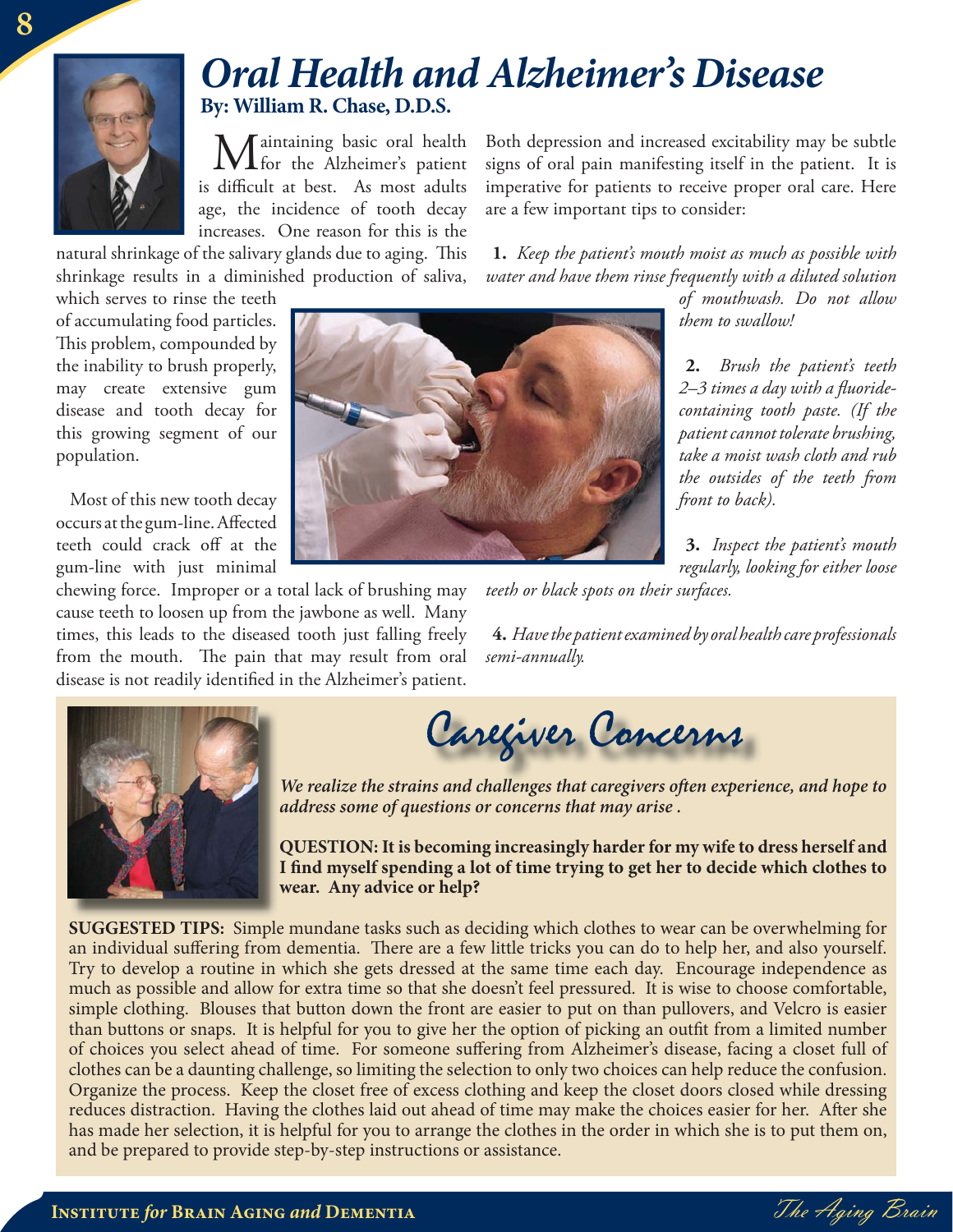# *What is a Charitable Gift Annuity?*  **By: Linda Scheck The Gift that Gives Back:**



 $E_{\text{year}}^{\text{a c h}}$ thousands of caring individuals use the charitable gift annuity to provide m a j o r

financial support for charitable organizations, such as the Institute for Brain Aging and Dementia. In many cases, this time-tested technique has permitted gifts that otherwise might not have been made.

Betty, age 70, is a great example. Although she has always wanted to make a significant gift to the Institute, she felt that she could not afford to lose any income. Through a gift annuity arrangement, however, she was able to donate \$10,000 to fund vital research she supports, which in turn, commits to paying her an income of \$570 per year for as long as she lives. Moreover, her annuity payments will be favorably taxed. Betty's gift also will result in an immediate income tax savings because of the charitable deduction. For Betty, a charitable gift annuity presented an opportunity to do more for herself and the research institute in which she believes.

A charitable gift annuity is a simple contract between you and the UCI Institute for Brain Aging and Dementia. It allows you to transfer an asset (cash or marketable securities) to UCI in exchange for which the University makes guaranteed, fixed-payments (the

"annuity") to you for life. You will be entitled to a charitable income tax deduction based on the difference between the present value of the stream of payments to you and

the amount you have transferred to UCI.

The annual amount of the annuity to be paid depends on your age as the "annuitant." The older you are, the greater the annuity payment will be.

For example:

- **at age 70, the payment is 5.7%**
- 
- $\bullet$  at age 80, the payment is  $7.1\%$ • at age 80, the payment is 9.5%
- **at age 90, the payment is 9.5%**

Robert, age 80, is another example. His charitable gift annuity of cash and stock in the amount of \$50,000, results in an annual payment of \$3,800 for as long as he lives and an estimated tax deduction of \$24,805.

If you are interested in a lifetime of reliable income while supporting the important strides being made in our research to combat Alzheimer's





disease, please consider a charitable gift annuity through the UCI Office of Legacy Planning.

Please call Linda Scheck, the Director of Community Relations, at 949-824-3251 for more information.



# *FOND FAREWELL TO A LONG TIME INSTITUTE MEMBER*

Dr. Elizabeth Head, a long time member of the Institute has accepted a position as an associate professor at the University of Kentucky. Liz has had so many successes during her career, including publishing over

100 papers. While at UCI, she was the director of the Tissue Repository. She will be greatly missed, but the collaborations she has established here will continue.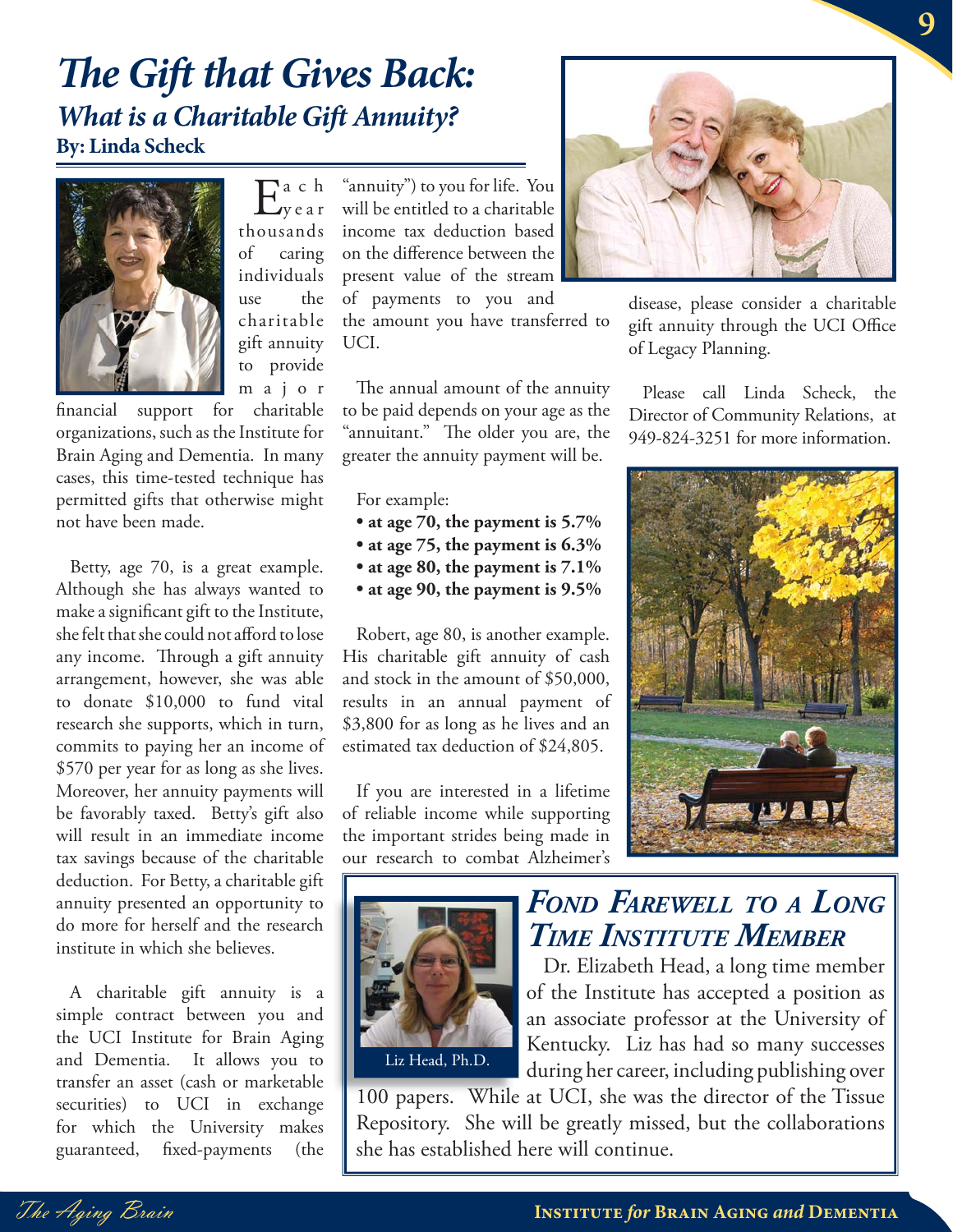# **By: Larry Cahill, Ph.D.** *Th e Death of an Unforgettable Man*

In the early 1950's, a young man<br>
in his twenties named Henry  $\mathbf{I}$  in his twenties named Henry Molaison, known until recently to brain scientists only as "H.M.," suffered from seizures so severe, and so resistant to the drugs of the day, that a neurosurgeon named William Scoville decided that surgery to remove the seizure-causing brain tissue was Henry's only viable option. Scoville removed a large part of what is called the temporal lobes, and in particular a brain region called the hippocampus. The surgery was quite successful in that it sharply reduced H.M.'s seizures. But it was not long before those around H.M. noticed that something was seriously wrong, something no one had anticipated. His intelligence and senses seemed fine, as did his memory for much of his life. He also retained the ability to hold information in memory for a little while (as we need, for example, to carry on a conversation). But as soon as his attention was diverted, he would lose all memory of what he had



been doing. It was as if the surgery had s e l e c t i v e l y plucked out H.M.'s ability to make new long term m e m o r i e s. He could meet someone

hundreds of times, and never consciously remember any of the meetings.

Scoville invited a young neuropsychologist named Brenda Milner to carefully examine H.M. to help understand what exactly the surgery had done. Her studies of H.M., and of 9 other patients

### *(As a result of the surgery,) H.M. lost his ability to make new long term memories.*

with similar, though not as drastic, surgeries, culminated in 1957 in what is generally considered the single most important paper in the history of the neurobiology of learning and memory. . In this paper, Scoville and Milner described all the key features of what is known as the "amnesic syndrome." Damage to the hippocampus and the cortex immediately around it produces a profound, selective, and irreversible loss of the ability to transfer short term memories into long term conscious memories [a process called "consolidation," much like hitting the "save" button on



a computer, which transfers information from a short term (RAM) to long term (hard drive) form.] Milner went on to first discover

that this same brain damage spares other, generally non-conscious forms of memory (e.g., "motor memory"), providing the first clear indication that different kinds of memory are stored in different parts of the brain.

### *Our views of memory and brain remain firmly rooted in what H.M. taught us.*

Sadly, H.M. died in December 2008 at the age of 82. It is nearly impossible to overstate the importance of H.M. for our understanding of the neurobiology of memory. He took a field that, at the time, seemed to have reached a dead end, and reinvigorated it, permanently altering the landscape of the field. Our views of memory and brain remain firmly rooted in what H.M. taught us. How poignant it is to realize that he never knew what he had done for the world.



*Dr. Larry Cahill, an a s s o c i a t e p r o f e s s o r at UCI, is an expert on learning* 

t and memory in humans. He also *has a deep passion for the history of neuroscience.*

# *Join the Alliance Against*

 $\bigwedge_{n \in \mathbb{N}}$  s the Institute strives to develop<br>  $\bigwedge_{n=1}^{\infty}$  is  $\bigwedge_{n=1}^{\infty}$  in  $\bigwedge_{n=1}^{\infty}$  in  $\bigwedge_{n=1}^{\infty}$  in  $\bigwedge_{n=1}^{\infty}$ understanding of Alzheimer's disease and related dementias, resources and financial support are often limited. Donations to the Institute allow clinical and basic science research activities to advance. In addition to direct gifts, memorial gifts and future gifts there is the Alliance Against Alzheimer's Disease. *Alzheimer's Disease*

The UCI Alliance Against Alzheimer's Disease is a circle of donors who give minimum annual gifts of \$1000+ to support research at the Institute for Brain Aging and Dementia. Alliance members enjoy a variety of benefits, including invitations to members-only research receptions, updates and more.

To join this growing support group, call 949-824-3251 to speak with Linda Scheck, Director of Community Relations. Help us make Alzheimer's disease just a memory!

**10**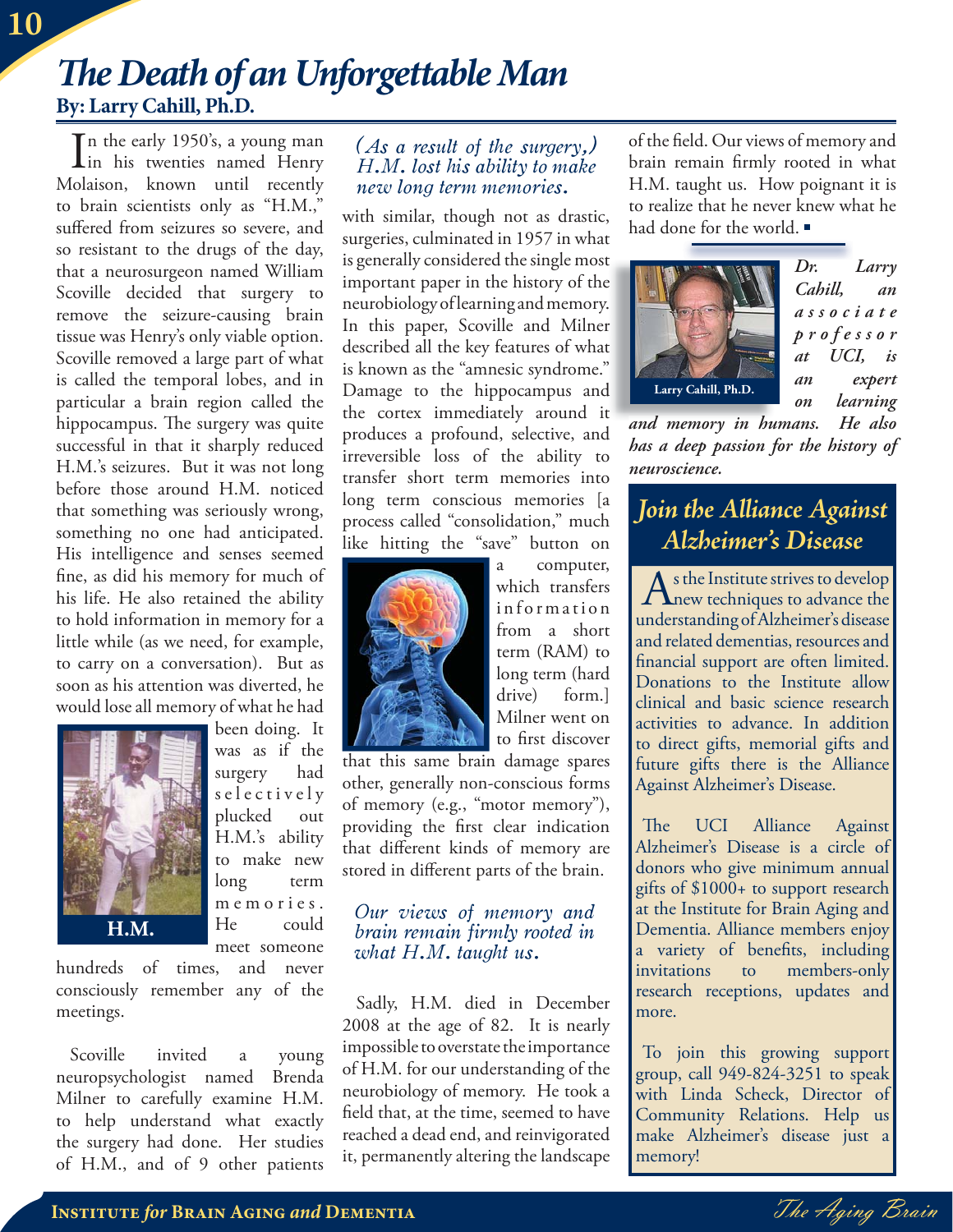# **Donations** *December 2008 - February 2009*

# *Institute Donors of Distinction*

Anonymous Donors *In Memory of John F. (Jack) Bishop* G. Patricia Beckman *In Honor of Carl W. Cotman, Ph.D.* Richard J. Muth - The Muth Families Orco Block Fund Sandra Thacker Sage Mrs. Roy B. Woolsey

# *Institute Honor Roll*

Anonymous Donors Mr. and Mrs. Mike Hablitzel Dr. Donald L. Hansen Mr. and Mrs. Anibal E. Scheinker Mr. and Mrs. Solly Shatzen Mr. and Mrs. Stephan F. Strassmayr

## *Honoraria/Memorials*

*In Memory of Jeanette Chall* Milton and Julie Allione John E. Oney Betty and Roger Otte Philip and Jonell Roberts Miriam F. Shapiro

### *In Memory of Ellen Ching*

Barbara Bell Mr. and Mrs. Wayne Campbell Katherine and Lynn Frame Mary and Martin Hochman Terry Lee Petersen Ann Rash The Sandro Family and Marsha Butler Ira and Terry Schoenwald Jacquelyn L. Wagner

*In Memory of Mary Goss* John, Margaret and Nancy Newlan

- *In Memory of Marcella McCarty* Mr. and Mrs. Christian Ensminger
- *In Memory of Banoobai Nikmanesh* Mr. and Mrs. Behram Deboo

*In Memory of Christine Rotondi* James and Frieda Poulos

**UNIVERSITY of CALIFORNIA - IRVINE** 

# **INSTITUTE** *for* **BRAIN AGING** and **DEMENT**

1100 Gottschalk Medical Plaza, Irvine, CA 92697-4285

## **Leadership**

Director Frank M. LaFerla, Ph.D.

Founding Director Clinical Director Administrator Community Relations Financial Officer Assistant to Director **Neurologists** 

Senior Neuropsychologist Community Health Manager Clinical Trials Director Tissue Repository Director Neuropathologist Biostatistician

Carl W. Cotman, Ph.D. Claudia H. Kawas, M.D. Andrea J. Wasserman Linda Scheck Luter Liu Angela T. Monroe William Cable, M.D. Gaby Thai, M.D. Malcolm B. Dick, Ph.D. Shirley Sirivong Ruth A. Mulnard, R.N., D.N.Sc. Wayne Poon, Ph.D. Ronald C. Kim, M.D. Daniel L. Gillen, Ph.D.

## **Institute Members**

Michael G. Agadjanyan Aileen J. Anderson Tallie Z. Baram Mathew M. Blurton-Jones Jorge A. Busciglio Lawrence F. Cahill Maria M. Corrada Carl W. Cotman Steven C. Cramer David H. Cribbs Malcolm C. Dick Christine M. Gall Daniel L. Gillen Charles J. Glabe Claudia H. Kawas Ronald C. Kim Frank M. LaFerla

Thomas E. Lane Ira T. Lott Gary Lynch Edwin S. Monuki Jogeshwar Mukherjee Ruth A. Mulnard Michael D. Rugg Steven S. Schreiber Craig E.L. Stark Arnold Starr Joan S. Steffan Lydia Su Andrea J. Tenner Leslie M. Thompson Douglas C. Wallace John H. Weiss

The Mission of the Institute is to advance research in Alzheimer's disease, with the goal of understanding and discovering its causes and the factors that affect its progression. The Institute is one of the few translational research units on campus, seeking to bridge science-based discoveries to complement the clinical program. Our goal is to diagnose the disease, identify means for effectively treating it, and provide help to families and caregivers.

### **www.alz.uci.edu**

The Aging Brain **Institute** *for* **Brain Aging** *and* **Dementia**